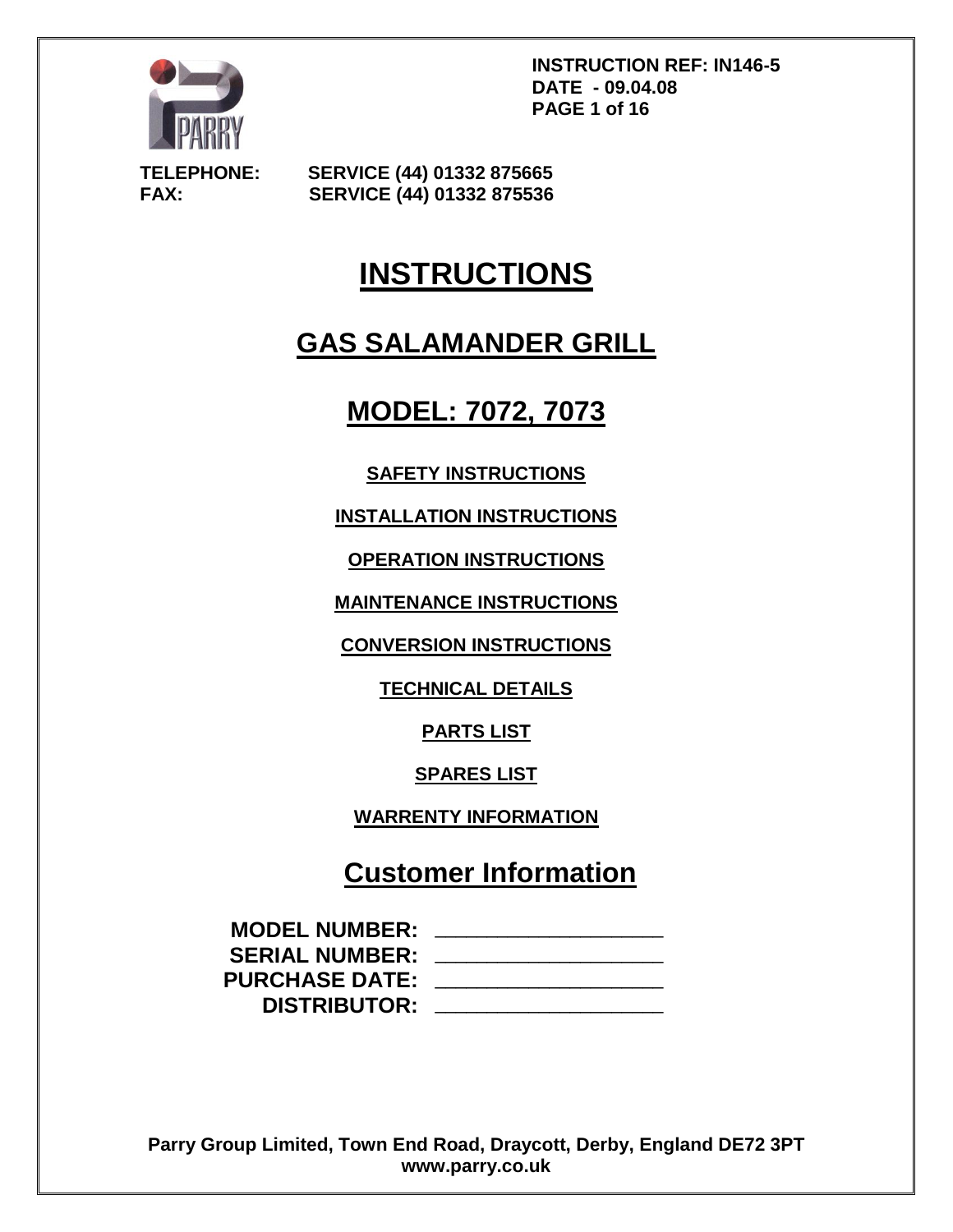

**INSTRUCTION REF: IN146-5 DATE - 09.04.08 PAGE 2 of 16**

**TELEPHONE: SERVICE (44) 01332 875665 FAX: SERVICE (44) 01332 875536**

# **SAFETY INSTRUCTIONS**

# **IMPORTANT, PLEASE READ INSTRUCTIONS FULLY BEFORE USE**

### **THIS APPLIANCE IS ONLY FOR PROFESSIONAL USE AND MUST ONLY BE USED BY QUALIFIED PEOPLE.**

### **THIS APPLIANCE MUST BE FITTED AND TESTED BY A REGISTERED FITTER BEFORE USE. ANY GAS CONVERSIONS NEEDED TO BE MADE TO THE PRODUCT MUST BE CARRIED OUT BY A REGISTERED ENGINEER**

The unit should be installed in compliance with the INSTALLATION INSTRUCTIONS and the NATIONAL REGULATIONS in force at the time. Particular attention should be paid to the Gas Safety (Installation and Use) Regulations and the Health and Safety at Work Act.

Attention should be drawn to the fact that parts of this unit by necessity, will get VERY HOT, and will cause burns if touched accidentally. Therefore it is the responsibility of the supervisor or equivalent to provide SUITABLE PROTECTIVE CLOTHING for the user.

Each appliance requires a flow of fresh air for combustion. Under no circumstances should air vents on the appliances, or air vents installed by the fitter in the room of the appliance to supply combustion air, be altered or omitted in any way.

To prevent shocks, all appliances whether gas or electric, must be earthed.

To avoid scratching the highly polished exterior surface of this equipment whilst in transit, the protective film on the exterior surfaces has NOT been removed. It is IMPORTANT that this protective film is peeled off before the equipment is used.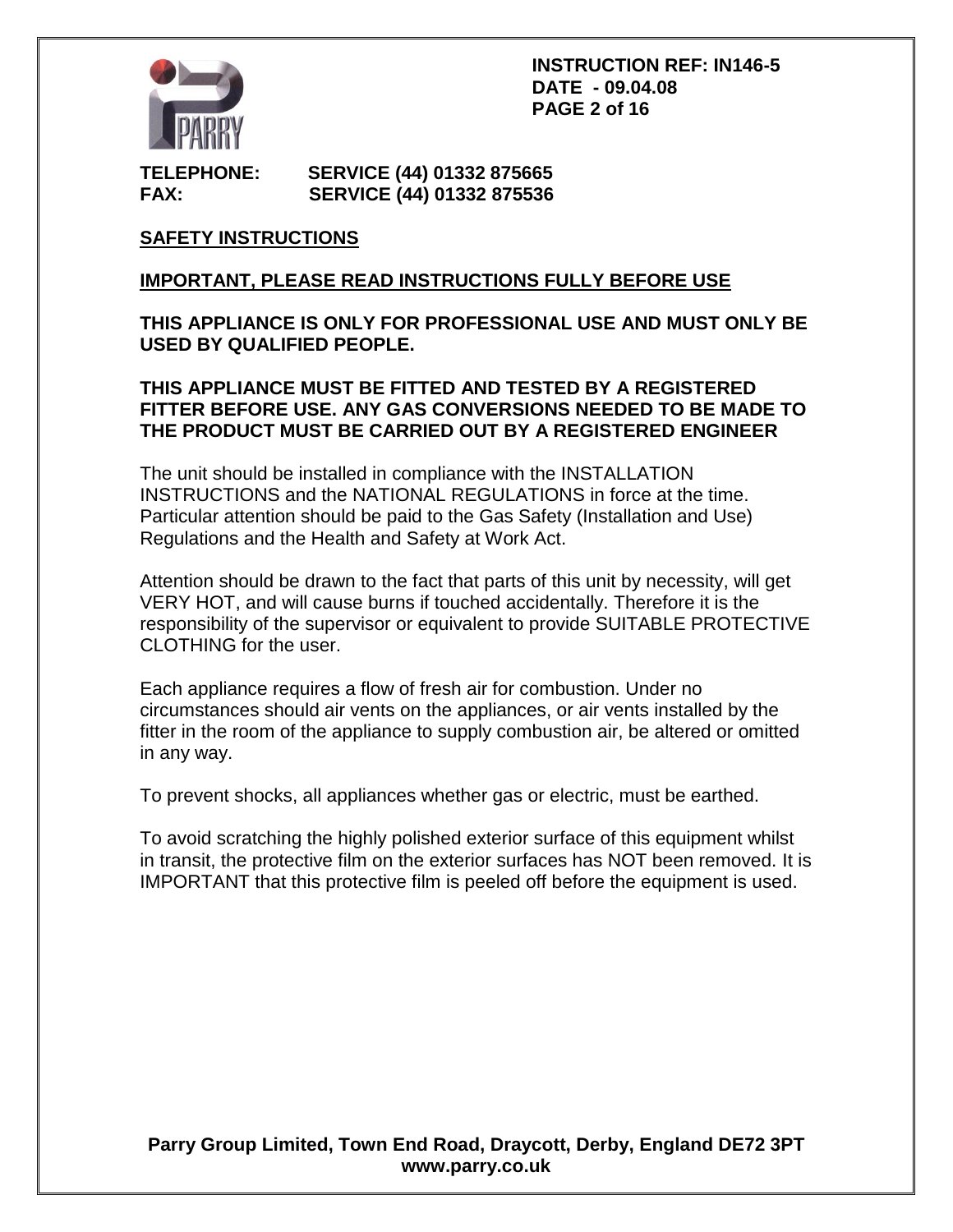

#### **INSTRUCTION REF: IN146-5 DATE - 09.04.08 PAGE 3 of 16**

# **TELEPHONE: SERVICE (44) 01332 875665 FAX: SERVICE (44) 01332 875536**

**MODEL** 7072 & 7073 Gas Salamander Grill

The products stated above are designed and built to comply with the following standards:

**BS EN 203-1:2005 BS EN 203-2-7:2007**

The products have been CE-marked in compliance with the **European Gas Directive (90/396/EEC)**

# **INSTALLATION INSTRUCTIONS**

**ALL APPLIANCES MUST BE FITTED AND OR CONVERTED BY A REGISTERED INSTALLER, IN ACCORDANCE WITH CURRENT REGULATIONS.**

# **INSTALLATION INSTRUCTIONS**

**ALL APPLIANCES MUST BE FITTED AND OR CONVERTED BY A REGISTERED INSTALLER, IN ACCORDANCE WITH CURRENT REGULATIONS.**

### **INSTALLATION**

Before installation check data plate on rear of unit to ensure appliance is suitable for gas supply available.

Appliances are supplied for use with either Natural Gas or LPG. The required gas type must be specified at the point of order. Natural Gas appliances have an LPG conversion kit included as standard. Conversion kits for LPG models must be purchased separately.

Your attention is drawn to the gas safety regulations current issue and rules in force. This appliance must only be installed and used in a well ventilated area.

This appliance MUST be installed by a competent person in accordance with these and any other relevant regulations. Users too should be aware of the regulations governing the use of gas appliances, particularly with respect to the need for regular servicing (recommended annually)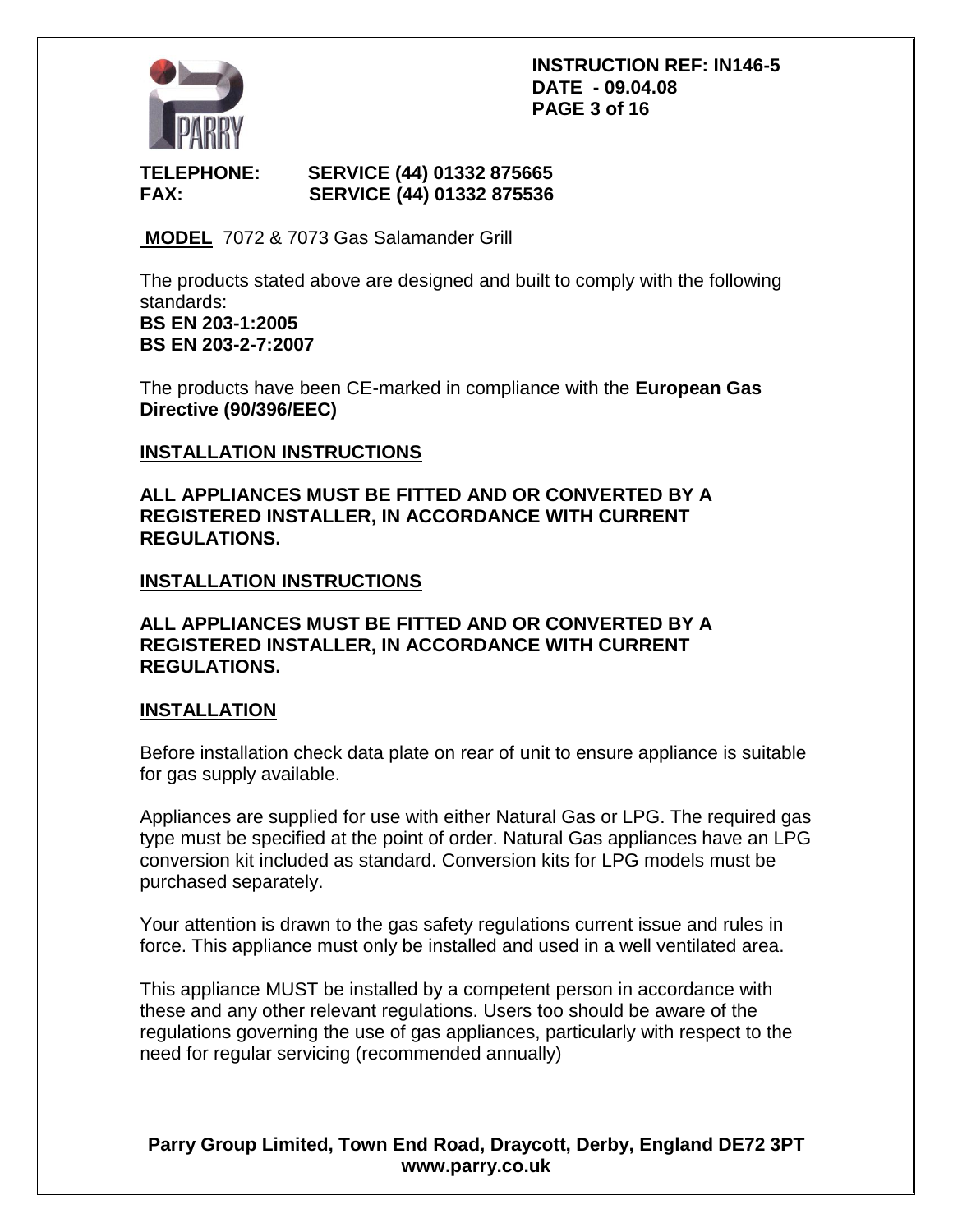#### **INSTRUCTION REF: IN146-5 DATE - 09.04.08 PAGE 4 of 16**



# **TELEPHONE: SERVICE (44) 01332 875665 FAX: SERVICE (44) 01332 875536**

During installation provision must be provided for combustion air to the appliance through the right hand side and rear of appliance. This should not be blocked at any time.

This appliance should be installed with sufficient ventilation to prevent the occurrence of unacceptable concentrations of substances harmful to health in the room in which it is installed.

# **POSITIONING**

The appliance must not be installed on or against combustible surfaces – minimum clearances must be :

| CEILING/SHELF 900mm |      |
|---------------------|------|
| <b>RFAR</b>         | 75mm |
| <b>SIDES</b>        | 75mm |

The appliance must be fitted securely on a non-combustible shelf or surface. Brackets are supplied to prevent the unit being pulled towards the operator. All local fire regulations should be observed.

# **GAS CONNECTION**

The size of the supply pipe should be no less than  $\frac{1}{2}$ " B.S.P. and an easily accessible isolation tap fitted close to the appliance in the gas line. Although a rigid connection is recommended. An approved armoured flexible pipe may be used in conjunction with a straining cable.

Before the appliance is commissioned the gas safety regulations require that all connections on the gas line are tested for gas soundness between the gas meter and the appliance.

All packing and protective film must be removed from panels etc. prior to commissioning the appliance.

All gas appliances must be fitted by a competent person to gas safety regulations in force.

Ensure whoever is operating appliance is fully conversant with its operation and aware of dangers involved in incorrect operation and cleaning, especially the danger of burns or scalds from the cooking medium and hot surfaces of working areas.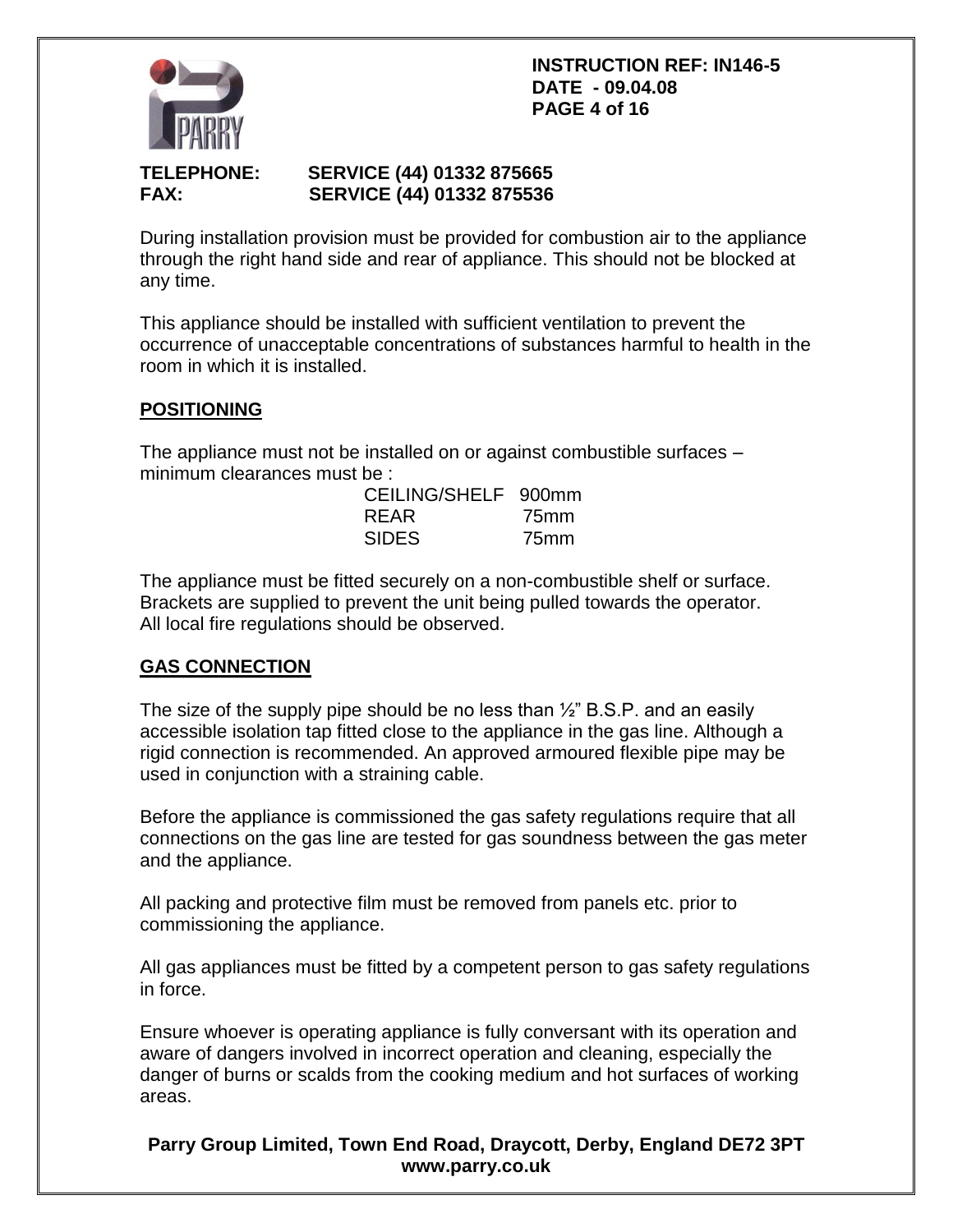

#### **TELEPHONE: SERVICE (44) 01332 875665 FAX: SERVICE (44) 01332 875536**

# **OPERATION INSTRUCTIONS**

# **ALL WALL GRILLS ARE FITTED WITH SPARK IGNITION TO PILOT AND FLAME FAILURE DEVICE FOR SAFETY.**

# **TO LIGHT PILOT:-**

Push in and turn knob to spark position, pilot should light, if not repeat; hold in for 15-20 seconds then release, pilot should stay lit.

# **TO LIGHT BURNER:-**

After pilot is lit turn knob to large flame symbol  $\bigcirc$ , main burner will ignite; the smaller flame symbol is lower rate setting.

To turn burner off, turn knob in clockwise direction a slight stop will be felt when back to pilot position, press in slightly to turn to off.

We advise this appliance should not be left unattended when switched on.

This appliance is for use by qualified people only,

There are no user serviceable parts.

It is recommended the Grill be given approximately 10 minutes on full rate to warm up. Then cooking may commence. The Grill is best used on full rate and cooking varied by using shelf positions.

### **COOKING GUIDE**

The centre of the burner plaques are intentionally blank to create an even heat distribution.

There are 4 shelf positions for the grill pan, numbered 1-4, No1 being the nearest to the burner. This shelf is normally only used for rare cooking and searing the surface of meat.

Toast is normally done on the shelf positions 2 or 3 where a better distribution is obtained: the time for toast is approximately 1 minute per side.

Parry recommend that the maximum load, in respect of the loading of accessories used with the 7072 and 7073 Salamander Grills is a total of 20KG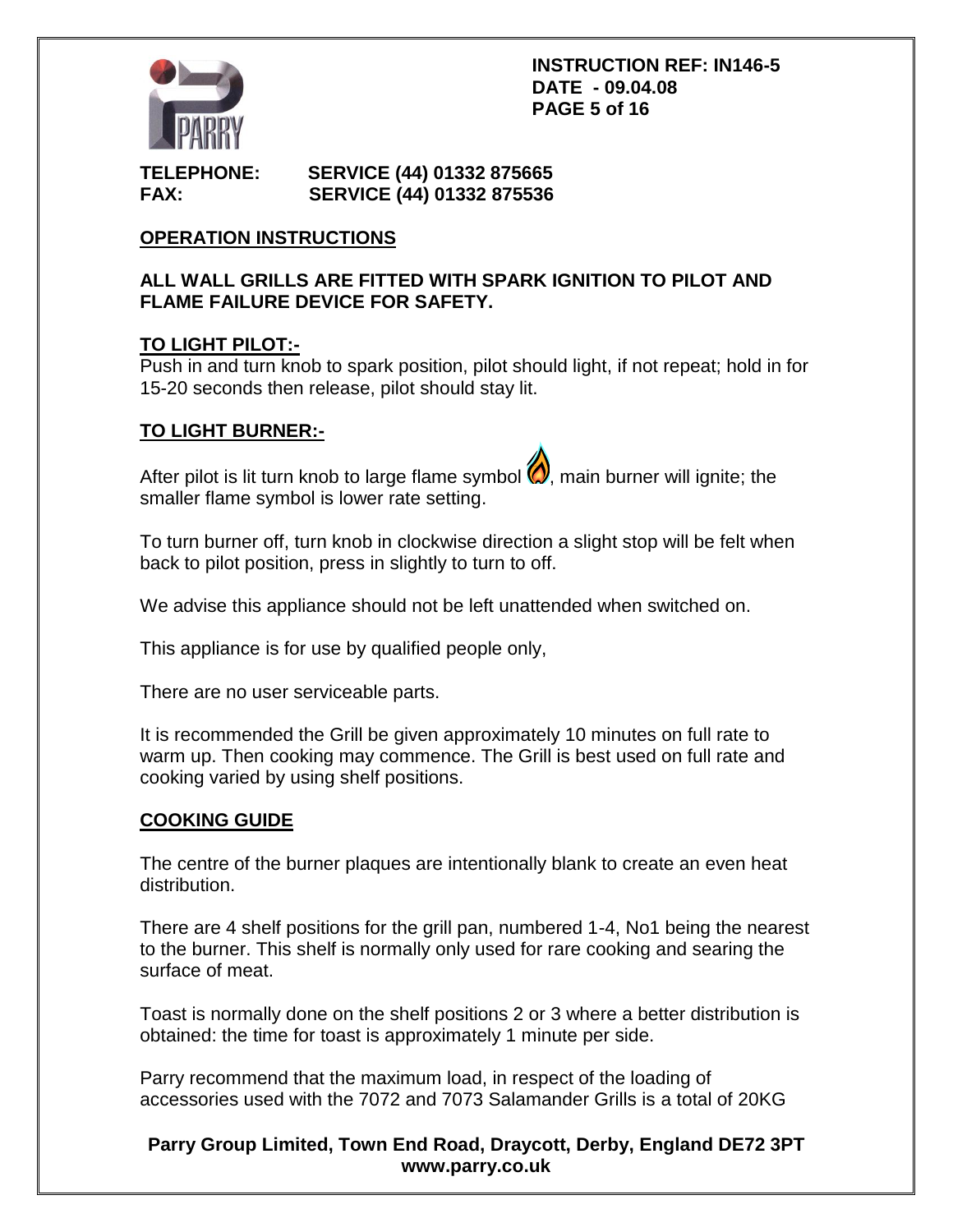**INSTRUCTION REF: IN146-5 DATE - 09.04.08 PAGE 6 of 16**



# **TELEPHONE: SERVICE (44) 01332 875665 FAX: SERVICE (44) 01332 875536**

Operators should take care to systematically check and clean the cooking zone in particular the grill pan and receptacles before lighting to avoid the risk of fire. It will be found that it takes less time and effort to clean the hob every time it has been used, particularly whilst still warm before grease and spillages are burnt on. Proprietary cleaners must be used with care – they are highly corrosive and may cause damage to surfaces and components. The stainless outer panels require a wipe down with warm soapy water. DO NOT USE SCOURING PADS.

# **MAINTENANCE INSTRUCTIONS**

# **MAINTENANCE AND SERVICE MUST ONLY BE UNDERTAKEN BY REGISTERED FITTERS.**

Parry recommends that this unit is serviced at least every 12 month

# **PLEASE NOTE THE LOW RATE ADJUSTER ON THE PILOT HAS BEEN FACTORY SET AND SHOULD NOT BE ADJUSTED UNLESS BY A QUALIFIED ENGINEER IN WHICH CASE THE LOW RATE ADJUSTER SHOULD BE RE-SEALED.**

Before commencing any maintenance or repair isolate appliance and disconnect from gas supply.

# **To gain entry to components**-

Remove top flue cover (4 screws on top), next remove 2 screws from front of right hand side panel, pull off gas control knob, remove 3 screws from rear of side panel and panel will lift off.

# **To change the thermocouple-**

Thermo-couple is retained by pilot/ignition bracket. Loosen the 2 screws on this bracket, to withdraw thermocouple disconnect nut on back of gas tap to remove thermocouple, assemble in reverse.

### **To replace ignition electrode-**

Loosen the 2 screws on pilot/ignition bracket and withdraw electrode, disconnect lead.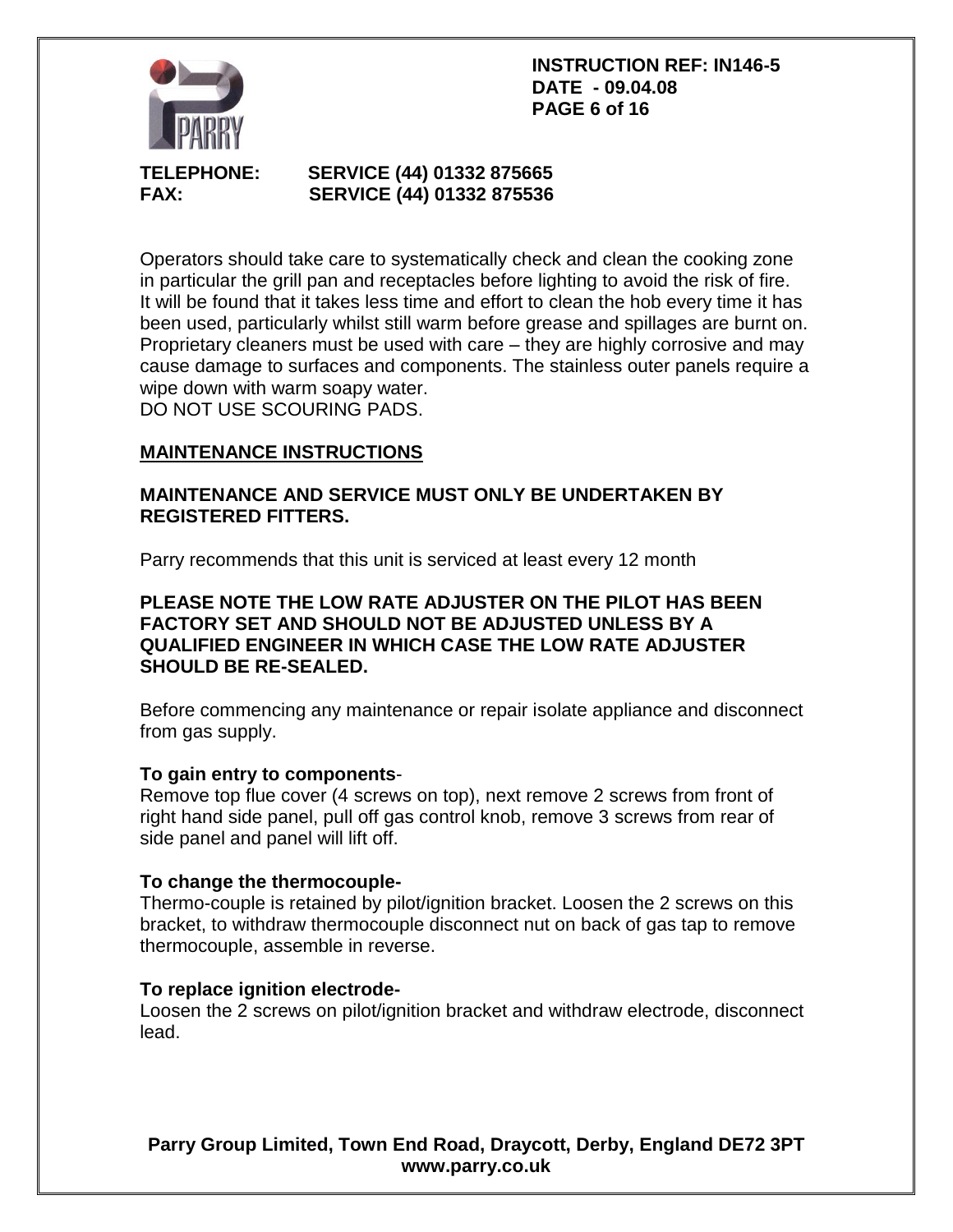**INSTRUCTION REF: IN146-5 DATE - 09.04.08 PAGE 7 of 16**



# **TELEPHONE: SERVICE (44) 01332 875665 FAX: SERVICE (44) 01332 875536**

# **To clean pilot injector-**

Remove the 2 screws on bracket. Remove pilot head from inside cooking area. Clean and reassemble in reverse order.

# **To replace gas tap/ffd unit-**

Undo inlet and outlet unions, remove thermocouple from rear of tap unit, undo locknut on tap bracket and remove tap/ffd. Reassemble in reverse order. Check for gas soundness and correct operation of flame failure unit. Refit side panel and flue cover.

# **PLEASE NOTE: IF THE BURNER PLAQUES ARE CRACKED THEY WILL NOT BE COVERED BY WARRANTY**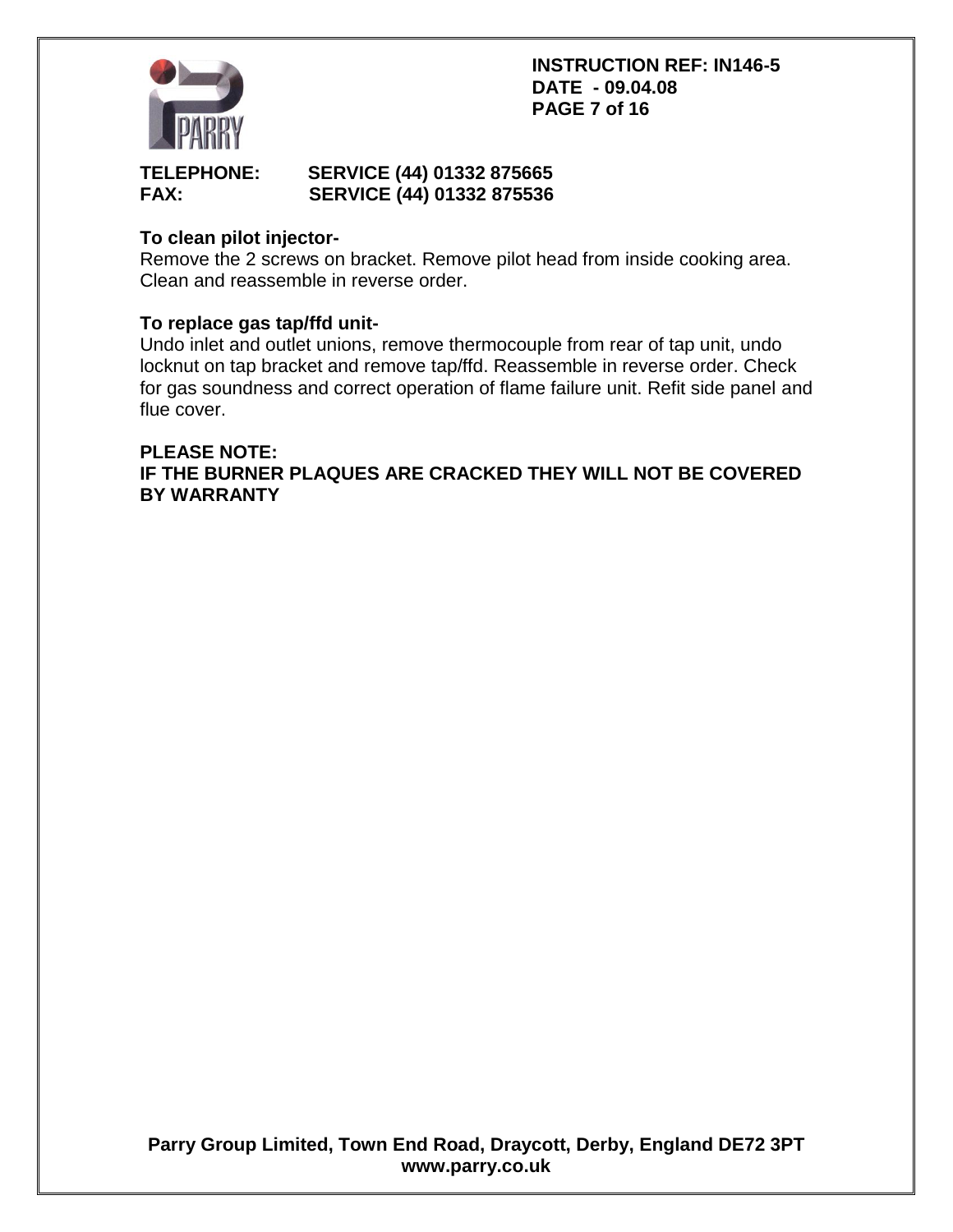### **INSTRUCTION REF: IN146-5 DATE - 09.04.08 PAGE 8 of 16**



# **TELEPHONE: SERVICE (44) 01332 875665 FAX: SERVICE (44) 01332 875536**

# **CONVERSION INSTRUCTIONS**

# **LPG to Natural**

This conversion must be carried out by a competent qualified person. Remove top cover (4 screws)

Pull off tap knob and remove right hand side panel (5 screws) Disconnect the gas feed at injector elbow.

Undo the back nut holding the injector elbow to the burner and remove

Remove existing injector and replace with the appropriate injector issued (see table below)

Adjust pilot throttle to minimum rate by adjuster on end of pilot assembly.

Re-assemble in the reverse order.

Connect to gas and soundness test and check pressures.

When conversion is complete affix new data label and natural label supplied with the conversion kit, detailing type of gas and pressure etc.

# **Natural to LPG**

This conversion must be carried out by a competent qualified person. Remove top cover (4 screws)

Pull off tap knob and remove right hand side panel (5 screws)

Disconnect the gas feed at injector elbow.

Undo the back nut holding the injector elbow to the burner and remove

Remove existing injector and replace with the appropriate injector issued (see table below)

Adjust pilot throttle to minimum rate by adjuster on end of pilot assembly. Re-assemble in the reverse order.

Connect to gas and soundness test and check pressures.

When conversion is complete affix new data label and LPG label supplied with the conversion kit, detailing type of gas and pressure etc.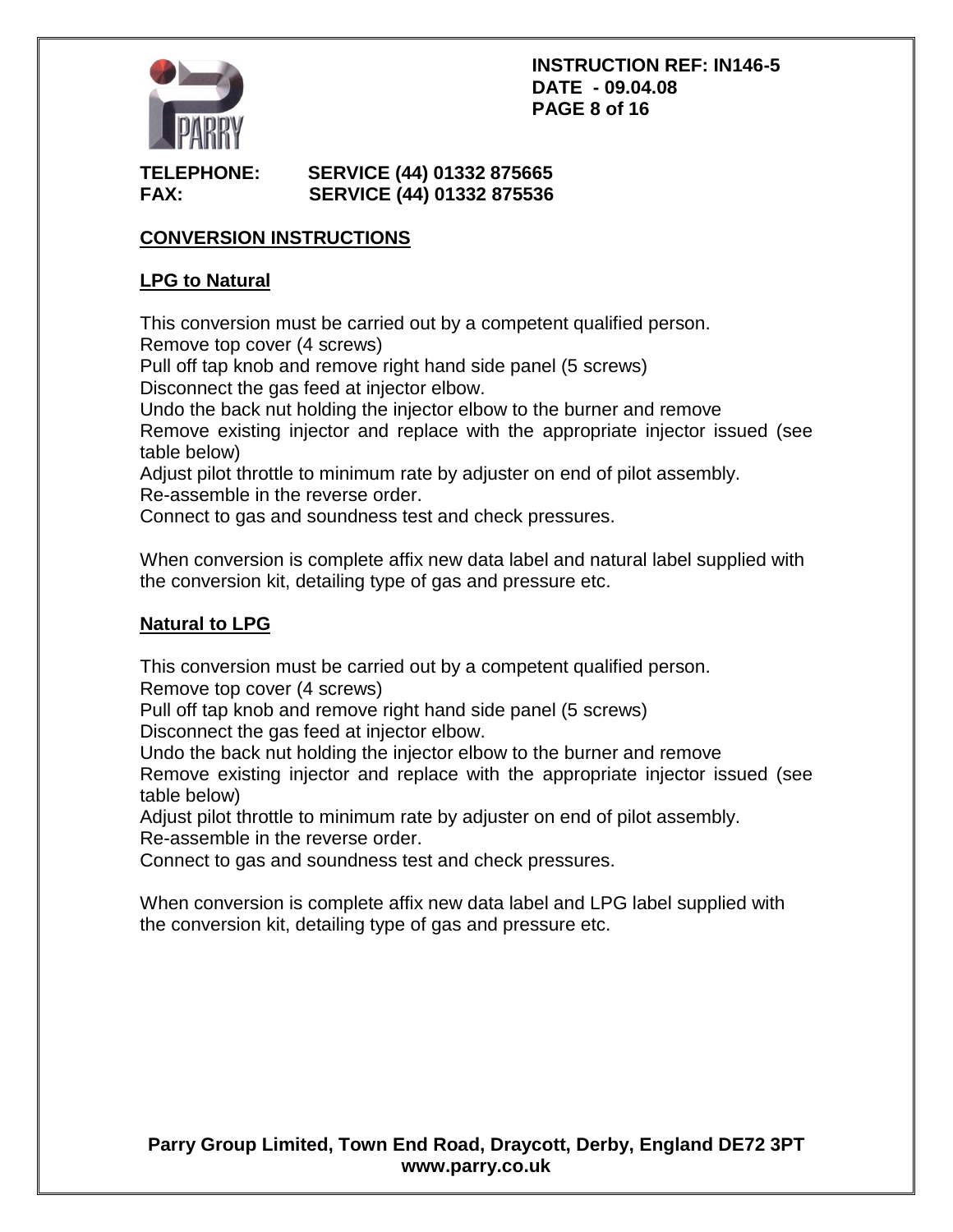

## **INSTRUCTION REF: IN146-5 DATE - 09.04.08 PAGE 9 of 16**

# **TELEPHONE: SERVICE (44) 01332 875665 SERVICE (44) 01332 875536**

| Model |                                                                        | <b>Injector Code</b> |
|-------|------------------------------------------------------------------------|----------------------|
| 7072  | Butane G30 @28mbar<br>11.2" W.G.<br>Propane G31 @ 37mbar<br>14.8" W.G. | INJECT119            |
| 7072  | Nat Gas G20 @ 20mbar 8"<br>W.G.<br>Nat Gas G25 @ 25mbar<br>10" W.G.    | INJECT193            |
| 7073  | Butane G30 @28mbar<br>11.2" W.G.<br>Propane G31 @ 37mbar<br>14.8" W.G. | INJECT135            |
| 7073  | Nat Gas G20 @ 20mbar 8"<br>W.G.<br>Nat Gas G25 @ 25mbar<br>10" W.G.    | INJECT220            |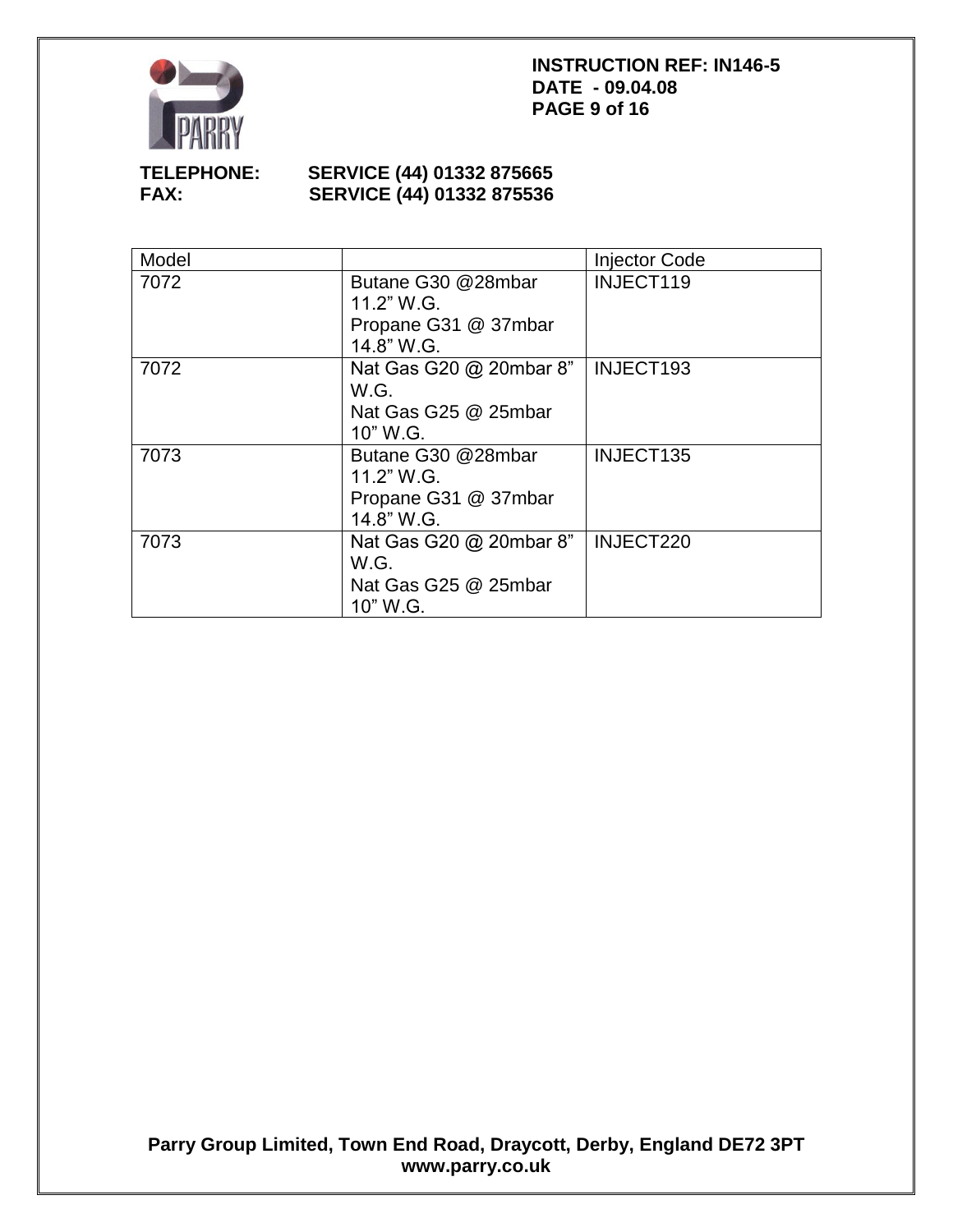

#### **TELEPHONE: SERVICE (44) 01332 875665 FAX: SERVICE (44) 01332 875536**

# **TECHNICAL DETAILS**

# **MODEL: 7072 SALAMANDER GRILL**

# **Total Unit**

| <b>GAS</b>         | <b>OPERATING PRESSURE   HEAT INPUT</b> |                         |
|--------------------|----------------------------------------|-------------------------|
| <b>NATURAL G20</b> | 20mb/8"<br>W.G.                        | 5.43 KW = 18527 Btu/h   |
| <b>BUTANE G30</b>  | 29mb/11.2" W.G.                        | 5.43 KW = 18527 Btu/h   |
| <b>PROPANE G31</b> | 37mb/14.8" W.G.                        | 5.43 KW = $18527$ Btu/h |
| G25                | 25mb/10" W.G.                          | 5.6 KW = $19107$ Btu/h  |

| <b>GAS RATE</b>                                   |                           |                                                      |
|---------------------------------------------------|---------------------------|------------------------------------------------------|
| <b>NATURAL G20</b>                                | $0.5$ M <sup>3</sup> /HR  | $= 17.95$ FT <sup>3</sup> /HR                        |
| <b>BUTANE</b><br>G30                              | 0.397 Kg/HR               | $= 0.875$ Lb/HR                                      |
| <b>PROPANE G31</b>                                | 0.391 Kg/HR               | $= 0.862$ Lb/HR                                      |
| G25 @ 25mb                                        | $0.62$ M <sup>3</sup> /HR | $= 22.32$ FT <sup>3</sup> /HR                        |
| AIR FLOW RATE FOR COMBUSTION 20m <sup>3</sup> /HR |                           | $= 5$ M <sup>3</sup> /HR $-$ 180 FT <sup>3</sup> /HR |

### **INJECTORS**

Natural G20  $=$  INJECT193 Butane G30 = INJECT119 Propane G31 = INJECT119 G25 @ 25mb = INJECT193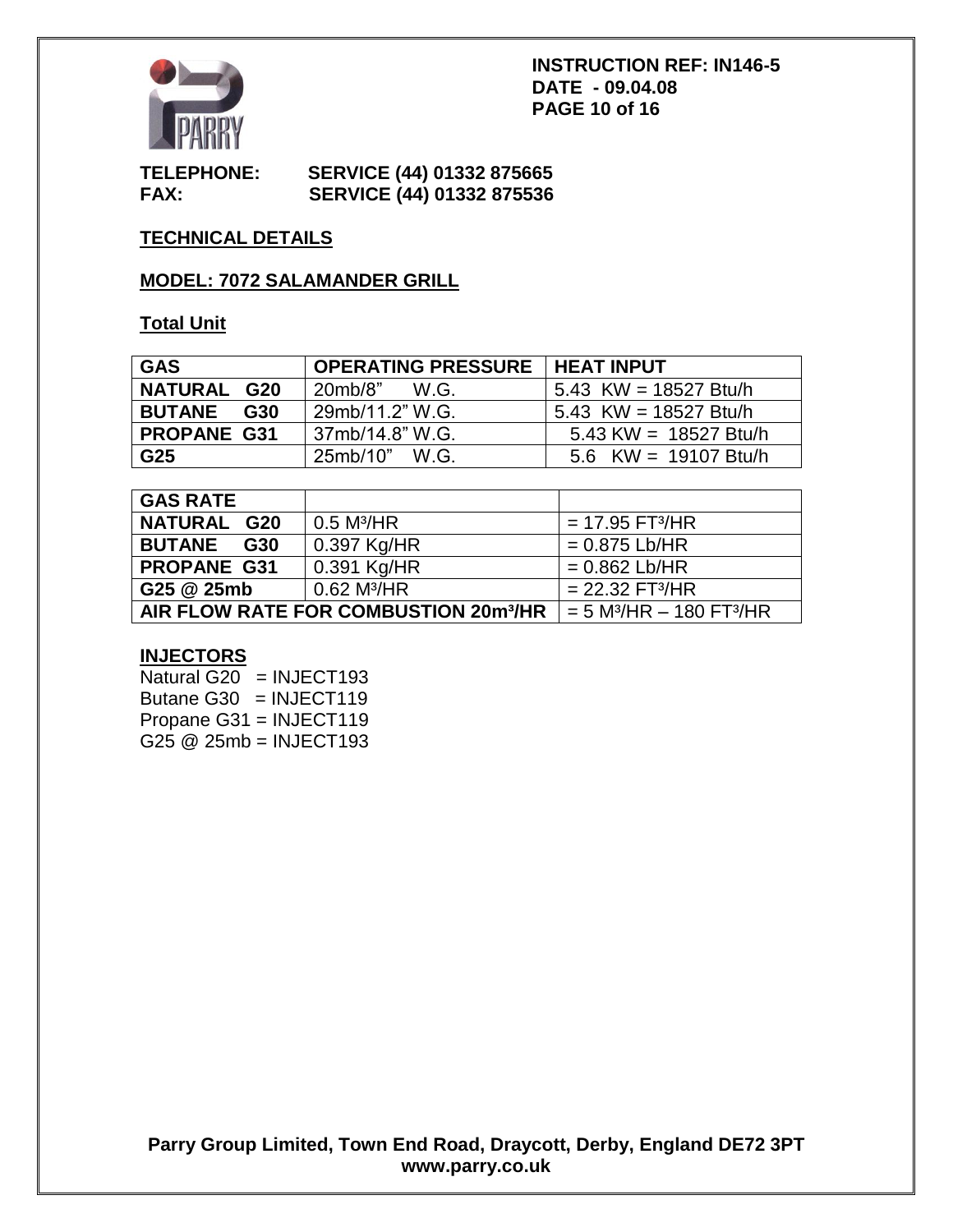

### **INSTRUCTION REF: IN146-5 DATE - 09.04.08 PAGE 11 of 16**

### **TELEPHONE: SERVICE (44) 01332 875665 FAX: SERVICE (44) 01332 875536**

# **MODEL 7073 SALAMANDER GRILL**

# **Total Unit**

| <b>GAS</b>           | <b>OPERATING PRESSURE   HEAT INPUT</b> |                         |
|----------------------|----------------------------------------|-------------------------|
| <b>NATURAL G20</b>   | 20mb/8"<br>W.G.                        | 6.87 KW = $23500$ Btu/h |
| <b>BUTANE</b><br>G30 | 29mb/11.2" W.G.                        | 7.26 KW = 24800 Btu/h   |
| <b>PROPANE G31</b>   | 37mb/14.8" W.G.                        | 7.03 KW = 24000 Btu/h   |
| G25                  | 25mb/10" W.G.                          | 7.22 KW                 |

| <b>GAS RATE</b>                                   |                            |                                                        |
|---------------------------------------------------|----------------------------|--------------------------------------------------------|
| <b>NATURAL G20</b>                                | $0.633$ M <sup>3</sup> /HR | $= 22.35$ FT <sup>3</sup> /HR                          |
| <b>BUTANE</b><br>G30                              | $0.522$ Kg/HR              | $= 1.149$ Lb/HR                                        |
| <b>PROPANE G31</b>                                | $\vert$ 0.506 Kg/HR        | $= 1.113$ Lb/HR                                        |
| AIR FLOW RATE FOR COMBUSTION 20m <sup>3</sup> /HR |                            | $= 6.5$ M <sup>3</sup> /HR $- 225$ FT <sup>3</sup> /HR |

# **INJECTORS**

Natural G20 = INJECT220 Butane G30  $=$  INJECT135 Propane G31 = INJECT135 G25 @ 25mb = INJECT220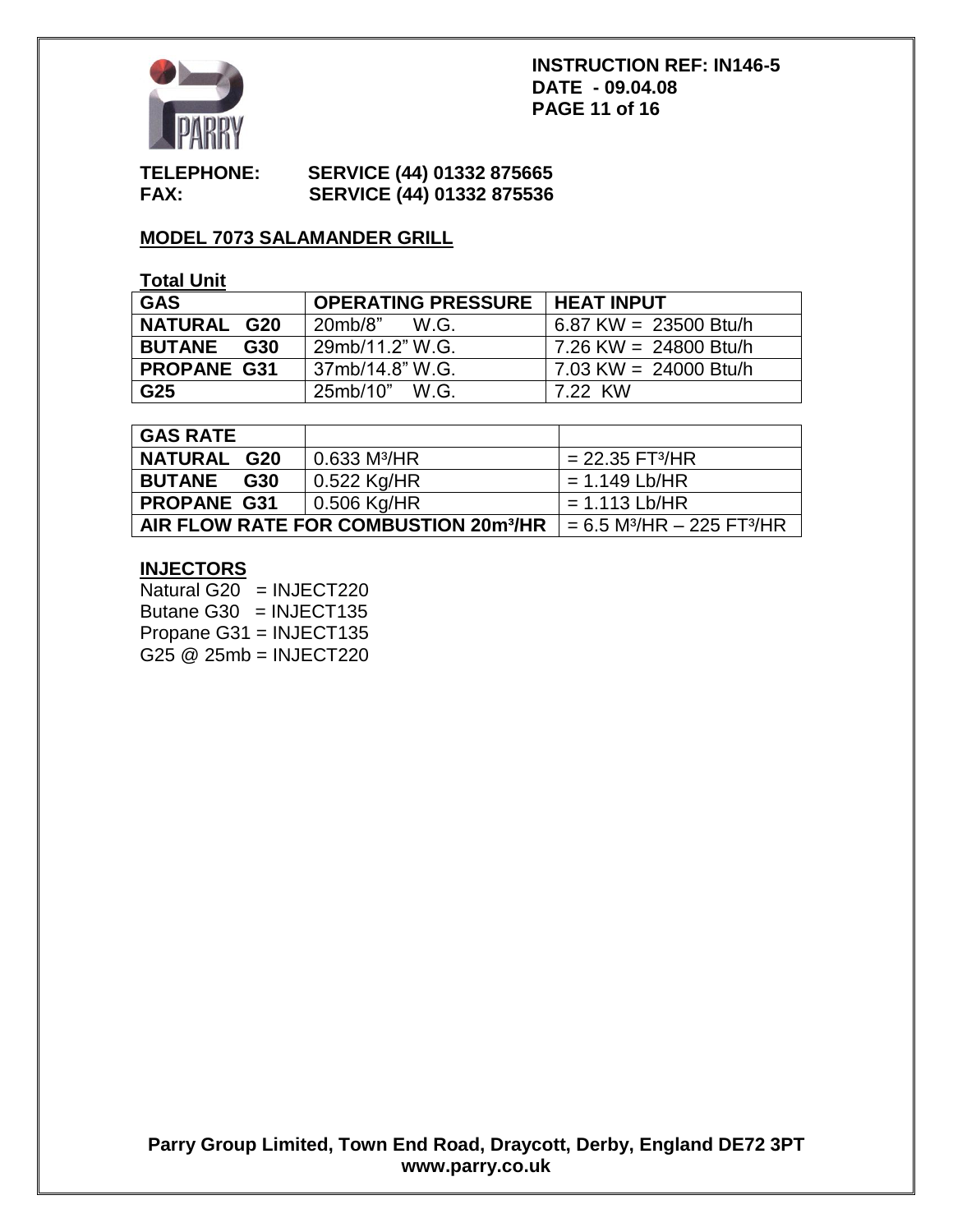

### **INSTRUCTION REF: IN146-5 DATE - 09.04.08 PAGE 12 of 16**

# **TELEPHONE: SERVICE (44) 01332 875665 FAX: SERVICE (44) 01332 875536**

# **PARTS LIST**

| <b>Number</b>  | Part                          | <b>Part Code</b>  | 7072           | 7073           |
|----------------|-------------------------------|-------------------|----------------|----------------|
|                | <b>Float Rail</b>             | <b>TUBES7072</b>  | X <sub>1</sub> |                |
| 1              | <b>Float Rail</b>             | <b>TUBES7073</b>  |                | X1             |
| $\overline{2}$ | Gas Tap                       | <b>GASTAPWGR</b>  | X <sub>1</sub> | X1             |
| 3              | Spark Generator and H.T Leads | <b>GASTAPWGR</b>  | X <sub>1</sub> | X <sub>1</sub> |
| 4              | Pilot                         | <b>GASTAPWRG</b>  | X <sub>1</sub> | X <sub>1</sub> |
| 5              | <b>Pilot Assembly</b>         | PILOT3WAY         | X <sub>1</sub> | X <sub>1</sub> |
| 6              | <b>Burner</b>                 | <b>BURNR7072</b>  | X <sub>1</sub> |                |
| 6              | <b>Burner</b>                 | <b>BURNR7073</b>  |                | X <sub>1</sub> |
| $\overline{7}$ | <b>Injector Natural</b>       | INJECT193         | X <sub>1</sub> |                |
| $\overline{7}$ | <b>Injector Natural</b>       | INJECT220         |                | X <sub>1</sub> |
| $\overline{7}$ | <b>Injector LPG</b>           | INJECT119         | X <sub>1</sub> |                |
| $\overline{7}$ | <b>Injector LPG</b>           | <b>INJECT 135</b> |                | X <sub>1</sub> |
| 8              | Thermo-couple M8 x 450mm      | THCP450MM         | X <sub>1</sub> | X <sub>1</sub> |
| 9              | Gas Tap Knob                  | KNOBPRO07         | X <sub>1</sub> | X <sub>1</sub> |
| 10             | <b>Pressure Test Screw</b>    |                   | X <sub>1</sub> | X <sub>1</sub> |
| 11             | <b>Flue Cover</b>             |                   | X <sub>1</sub> | X <sub>1</sub> |
| 12             | Venturi                       |                   | X <sub>1</sub> | X <sub>1</sub> |
| 13             | Burner to tap pipe            | PIPE70723         | X <sub>1</sub> | X <sub>1</sub> |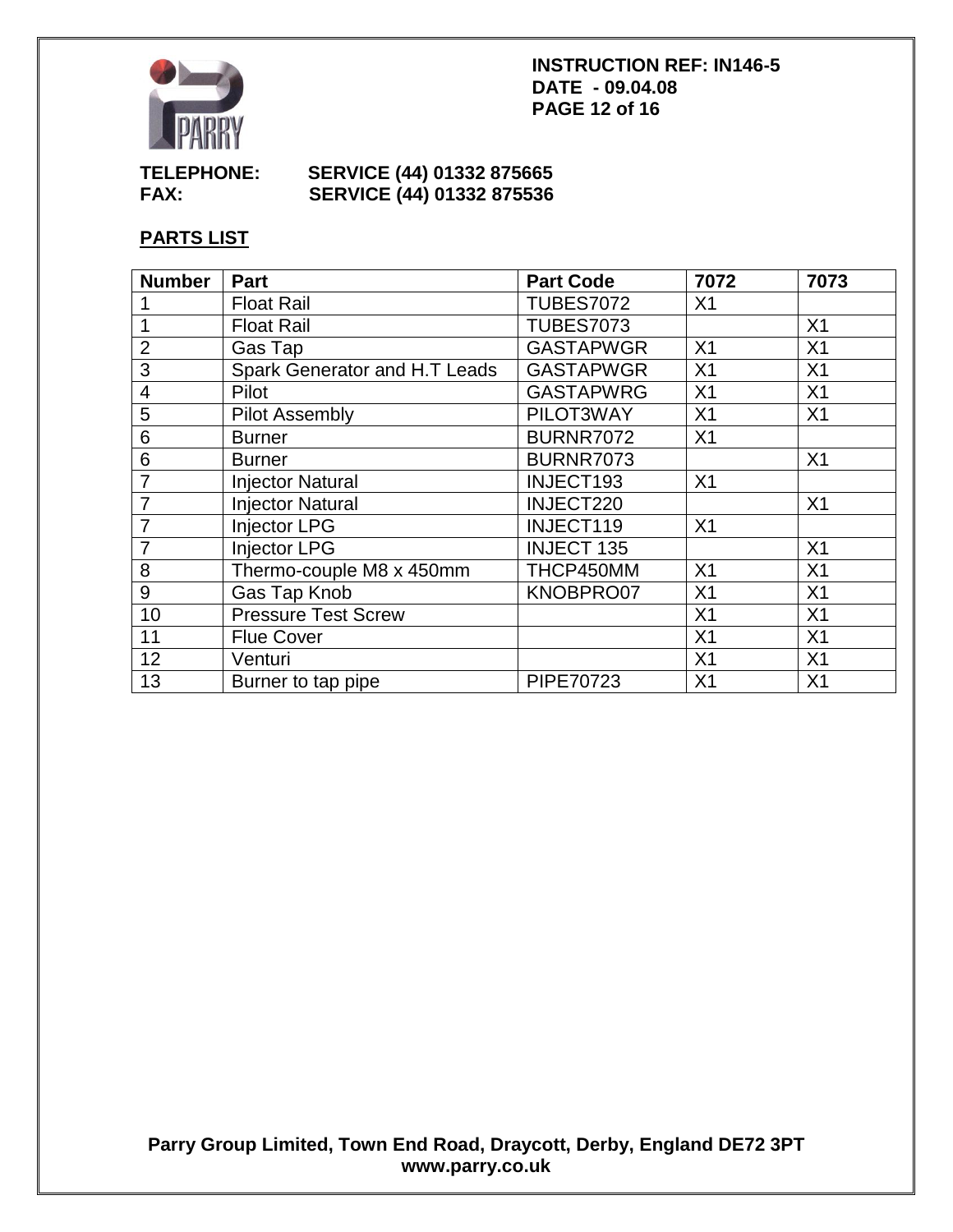

**INSTRUCTION REF: IN146-5 DATE - 09.04.08 PAGE 13 of 16**

# **TELEPHONE: SERVICE (44) 01332 875665 SERVICE (44) 01332 875536**

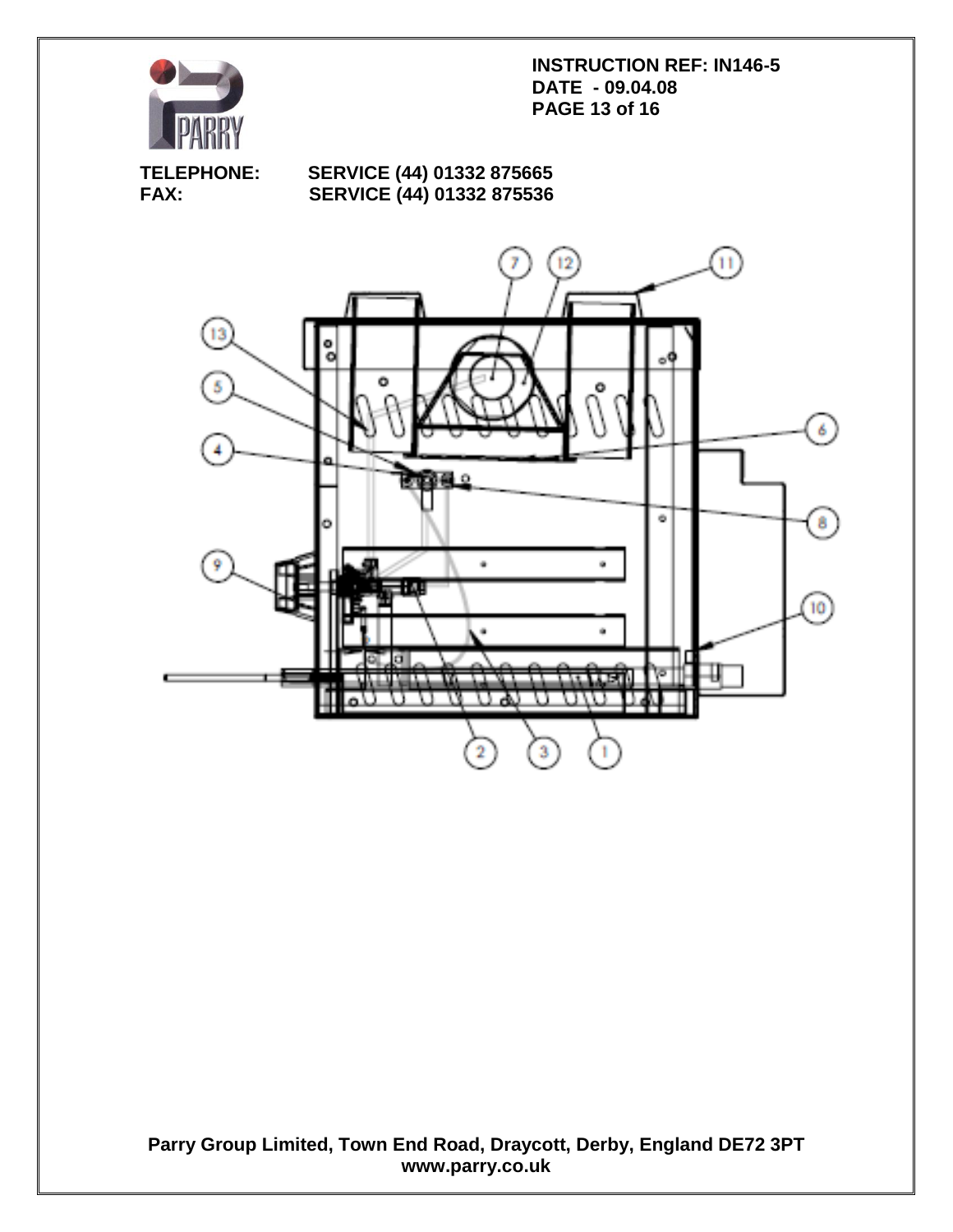

#### **INSTRUCTION REF: IN146-5 DATE - 09.04.08 PAGE 14 of 16**

### **TELEPHONE: SERVICE (44) 01332 875665 FAX: SERVICE (44) 01332 875536**

# **SPARES LIST :7072 and 7073**

| PART NO.         | <b>PART DESCRIPTION</b>      | 7072            | 7073            |
|------------------|------------------------------|-----------------|-----------------|
| THCP450MM        | <b>THERMOCOUPLE</b>          | X <sub>1</sub>  | X <sub>1</sub>  |
| PILOT3WAY        | PILOT ASSEMBLY               | X <sub>1</sub>  | X <sub>1</sub>  |
| KNOBPR007        | <b>KNOB</b>                  | X <sub>1</sub>  | X1              |
| <b>BURNR7072</b> | GAS BURNER 7072 (480MM LONG) | $\overline{X1}$ |                 |
| <b>BURNR7073</b> | GAS BURNER 7073 (650MM LONG) |                 | X1              |
| <b>GASTAPWRG</b> | TAP ASSEMBLY (GAS VALVE,     | X <sub>1</sub>  | $\overline{X1}$ |
|                  | SPARK PROBE ASSEMBLY INC     |                 |                 |
|                  | <b>IGNITION LEADS)</b>       |                 |                 |
| <b>PLBR07074</b> | <b>BRANDING PLATE 7073</b>   |                 | X <sub>1</sub>  |
| 1876             | <b>BRANDING PLATE 7072</b>   |                 |                 |
| INJECT193        | <b>INJECTOR NAT - 7072</b>   | X <sub>1</sub>  |                 |
| INJECT119        | <b>INJECTOR LPG - 7072</b>   | X <sub>1</sub>  |                 |
| INJECT220        | <b>INJECTOR NAT - 7073</b>   |                 | X1              |
| INJECT135        | <b>INJECTOR LPG - 7073</b>   |                 |                 |
| <b>ASPC07072</b> | GRILLPAN - 7072 (480MM X     | X <sub>1</sub>  |                 |
|                  | 270MM)                       |                 |                 |
| <b>GRIDGRPAN</b> | GRILLPAN - 7073 (670MM X     |                 | X <sub>1</sub>  |
|                  | 270MM)                       |                 |                 |
| <b>TRWG00001</b> | TOAST RACK -7072             | X <sub>1</sub>  |                 |
| <b>GRIDGRPAN</b> | TOAST RACK - 7073            |                 |                 |
| SIT ELECTRODE    | <b>ELECTRODE</b>             | X1              |                 |
| <b>ELECTRODE</b> | <b>ELECTRODE</b>             |                 | X1              |
| BARBEND03        | BEND BAR FOR WALL GRILL TRAY | X <sub>2</sub>  | X <sub>2</sub>  |
| PIPE70723        | <b>BURNER TO TAP PIPE</b>    | X1              | X1              |
| COPTUB4MM        | <b>COPPER TUBE 4MM</b>       | $\overline{X1}$ | X0.197          |
| <b>TUBES7072</b> |                              | X <sub>1</sub>  | X <sub>1</sub>  |
| <b>TUBE80370</b> | <b>ALUMINIUM TUBE 8MM</b>    | X1.240          |                 |
| HANDLE01306      | <b>HANDLE</b>                | X <sub>2</sub>  | X4              |
| <b>ZZZZ</b>      | <b>CRUMB TRAY</b>            |                 |                 |
| <b>ZZZZ</b>      | <b>SPARK PROBE (WHITE</b>    |                 |                 |
|                  | PORCELAINE)                  |                 |                 |

**To place an order please contact our spares partner First Choice on Sales Office Telephone 01543 577778**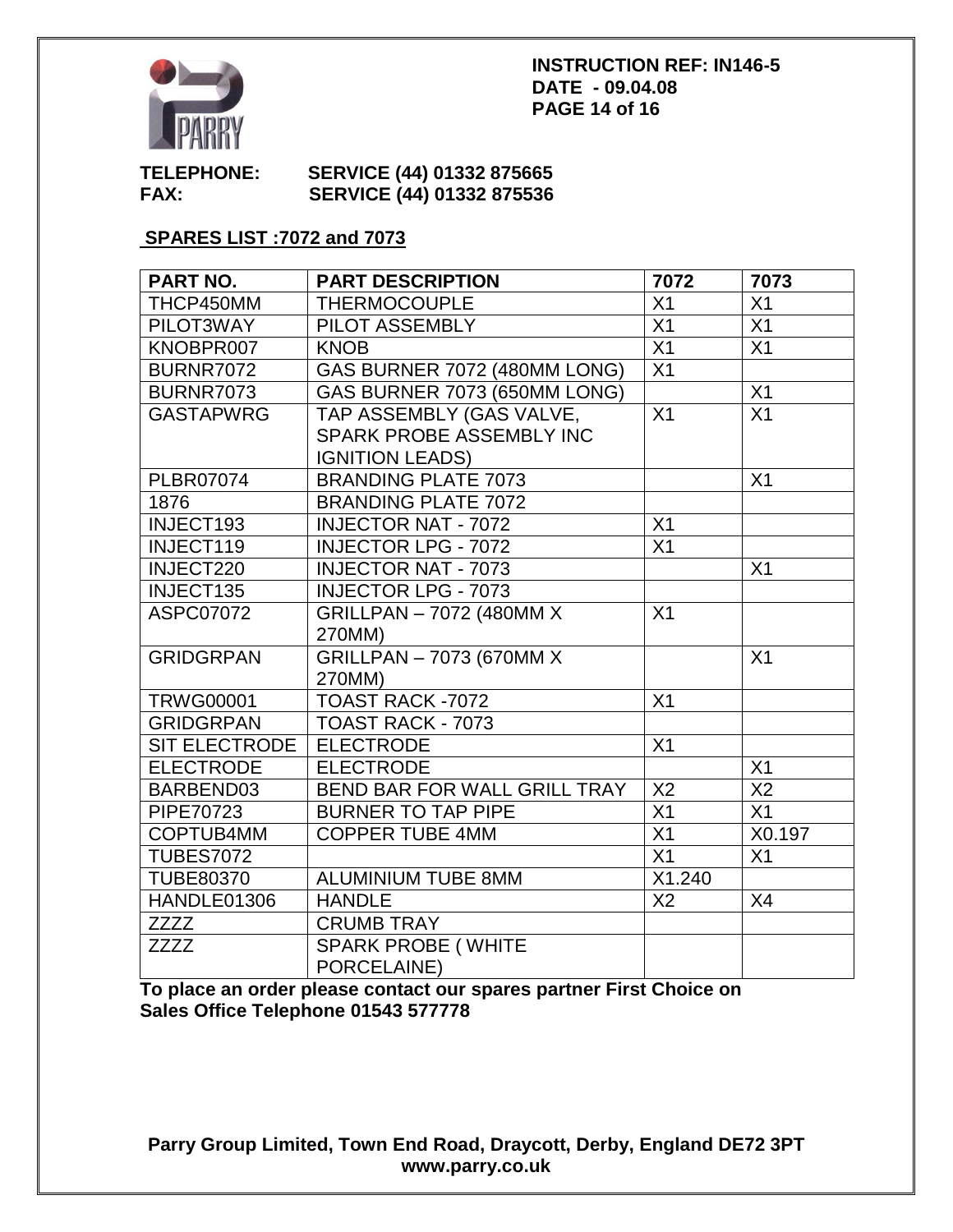

# **TELEPHONE: SERVICE (44) 01332 875665 FAX: SERVICE (44) 01332 875536**

# **WARRANTY INFORMATION**

# **WARRANTY POLICY**

- The manufacturers warranty is only valid in the UK mainland & Northern Ireland, Western Isles, Inner Hebrides and Islands are parts only warranty.
- $\bullet$  All service calls will be carried out between the hours of 8.00am  $-5.00$ pm Monday to Friday only.
- We accept no responsibility for delays in replacing or repairing the equipment due to circumstances beyond our control.
- Your warranty can be immediately invalid if the installation of the equipment has not been installed in accordance with the manufactures instruction. (See installation details). Also the miss-use, alteration or unauthorised repairs of the equipment will invalidate the warranty.
- During the warranty period it is at Parrys discretion to repair or replace the equipment.
- Warranty only applies if the equipment has been used in a professional manor following the manufactures instructions and maintenance guide lines.
- The warranty covers defects in the material and components failure only we are not liable for trading loss, loss of perishable items, water damage, loss due to injury or fire damage.

# **WARRANTY REQUEST**

- Please ensure you have referred to the manufacturers' instruction before placing a warranty call. Or contact our warranty department on 01332 875665 for technical assistance. Please ensure you obtain the model number before calling.
- Please ensure you have read the section not covered under warranty to avoid any unnecessary warranty charges.
- If the problem with the machine can not be resolved please contact the company that supplied you the machine.

# **(SERVICE CALLS CAN NOT BE PLACED DIRECT WITH PARRY)**